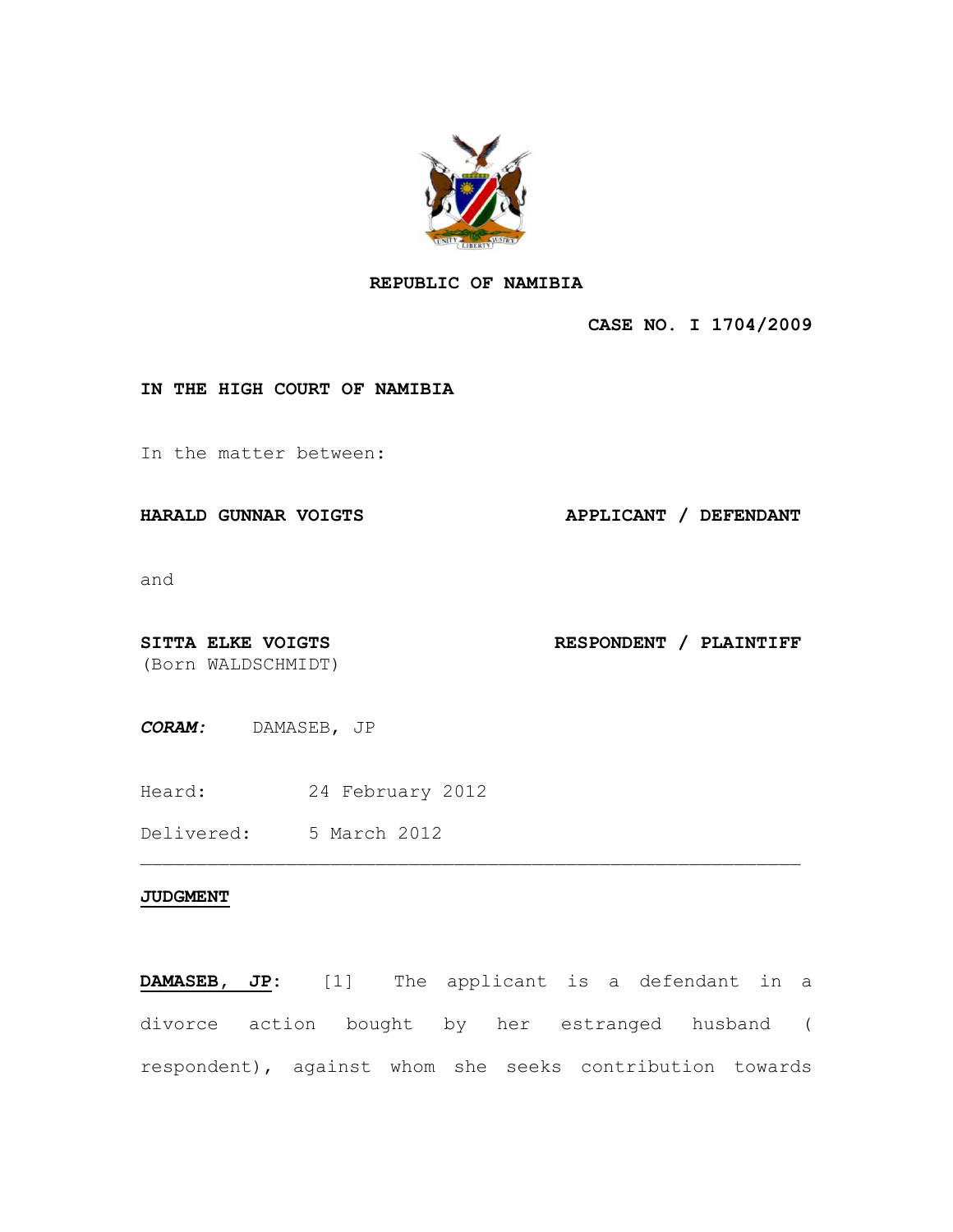her legal costs<sup>1</sup> in the amount of N\$150 000. She is in what by all accounts is a loveless marriage. The respondenthusband is living in an open adulterous relationship with another woman. From the papers, there is no indication he will give up his paramour in favour of the applicant. In fact he justifies the adultery and says he started it after he found out his wife (the applicant) was committing adultery with a named man but denied it. She has since admitted adultery in her plea and seeks condonation on the basis that, she says, the respondent had condoned it. The respondent denies ever condoning her adultery and says he never relied on it previously because they had agreed that he should not – in the interests of the children. The applicant concedes there seems to be no prospect either of reconciliation or the amicable resolution of the proprietary disputes between the parties. Yet she suggests in her papers that she offers restitution and that if the respondent wants a divorce, he will have to prove the grounds in Court.

[2] It is clear from her prayers that she is pursuing the following strategy:

 $\overline{a}$ 

 $1$  In terms of Rule 43(1) of the Rules of the High Court.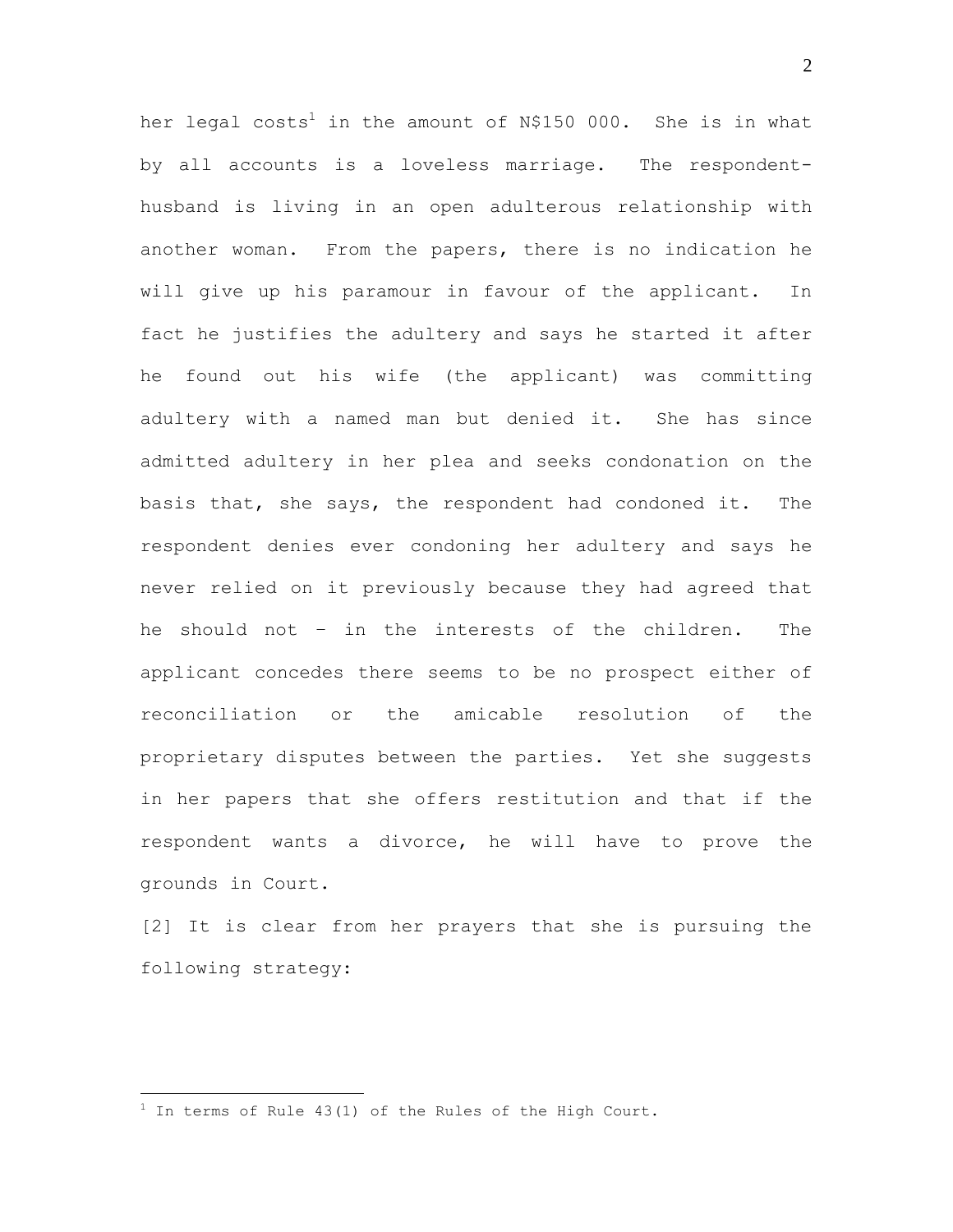- 1) That she will resist divorce from her husband based on either desertion or her adultery;
- 2) That she will not seek divorce on account of the respondent's admitted adultery;
- 3) That she will, only if the Court should grant the respondent divorce, make proprietary claims against the respondent on the strength of the ante nuptial contract based on the accrual system – a concept alien to our legal system and which will therefore require expert evidence.

[3] The N\$150 000 the applicant seeks as a contribution towards her legal costs is based on the above strategy. The parties are married out of community of property, subject to an accrual system - a concept which, as I said, is alien to our law. She suggests that in effect it amounts to a community of property. The respondent denies that is the case and persists they are married out of community of property.

[4] The following facts are not in dispute:

1) The respondent is a very wealthy man;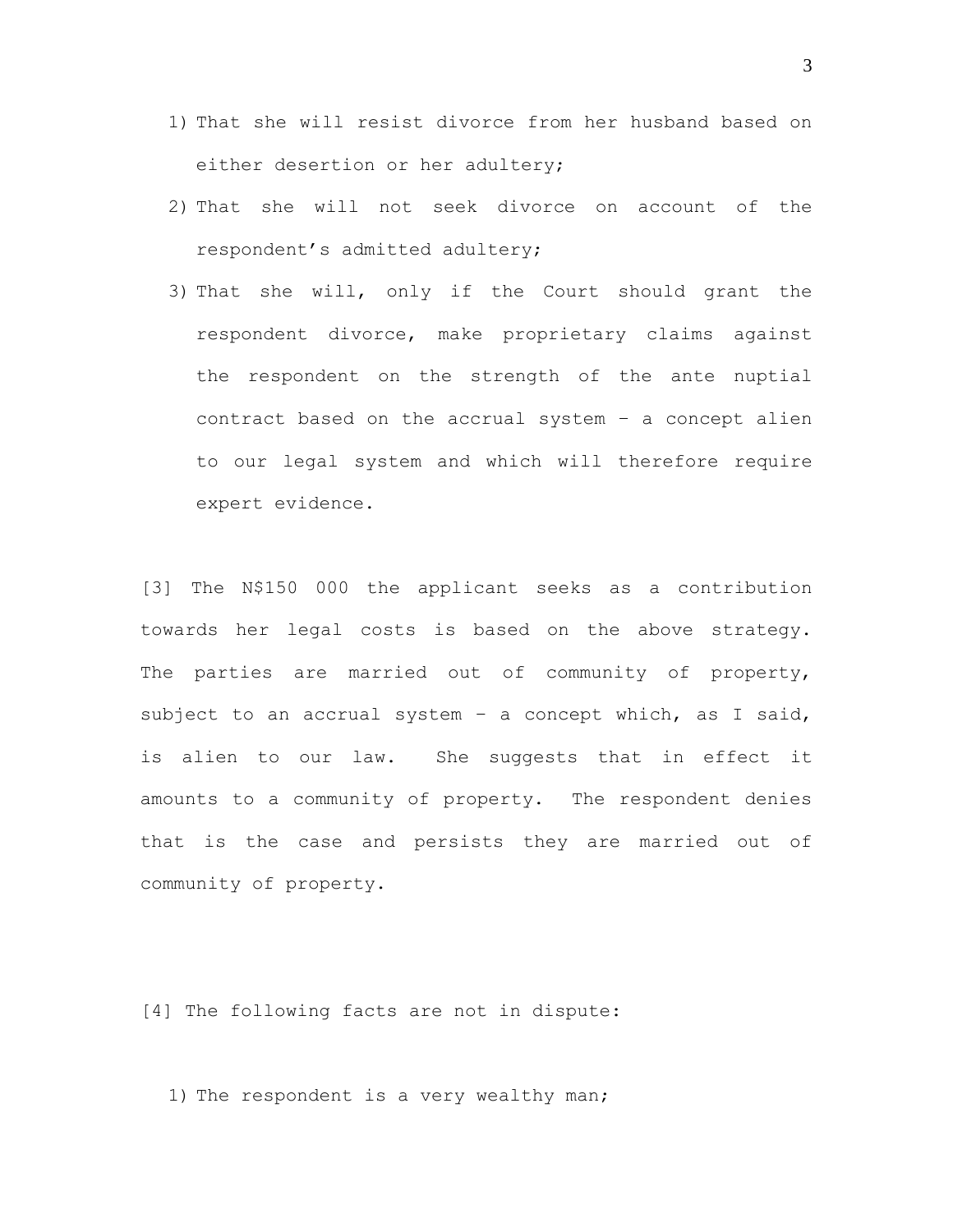- 2) The parties had been married for over 26 years;
- 3) The respondent has cut off the applicant's access to his bank account, credit card and petrol card;
- 4) The applicant runs a horse stud from which she derives an income;
- 5) The applicant's only income is from the horse stud.

## [**5] Applicant's version**

The applicant states that the income from the horse stud is *ad hoc* and does not meet all her expenses – hence the need for her to receive extra income from the respondent. She says she is unemployed otherwise, and sees no prospect on the job market because of her age and lack of qualifications. She also says that between 2009 and the present she incurred a legal bill of about N\$83,000. Given the litigation that she foresees going forward, based on the strategy I set out, she estimates her legal costs at N\$90,000 to get the matter to trial; and then additional costs in respect of experts, interlocutory skirmishes and such like, bringing the total to N\$150,000.

[6] It is clear to me that for strategic reasons the applicant does not wish to file a counterclaim for divorce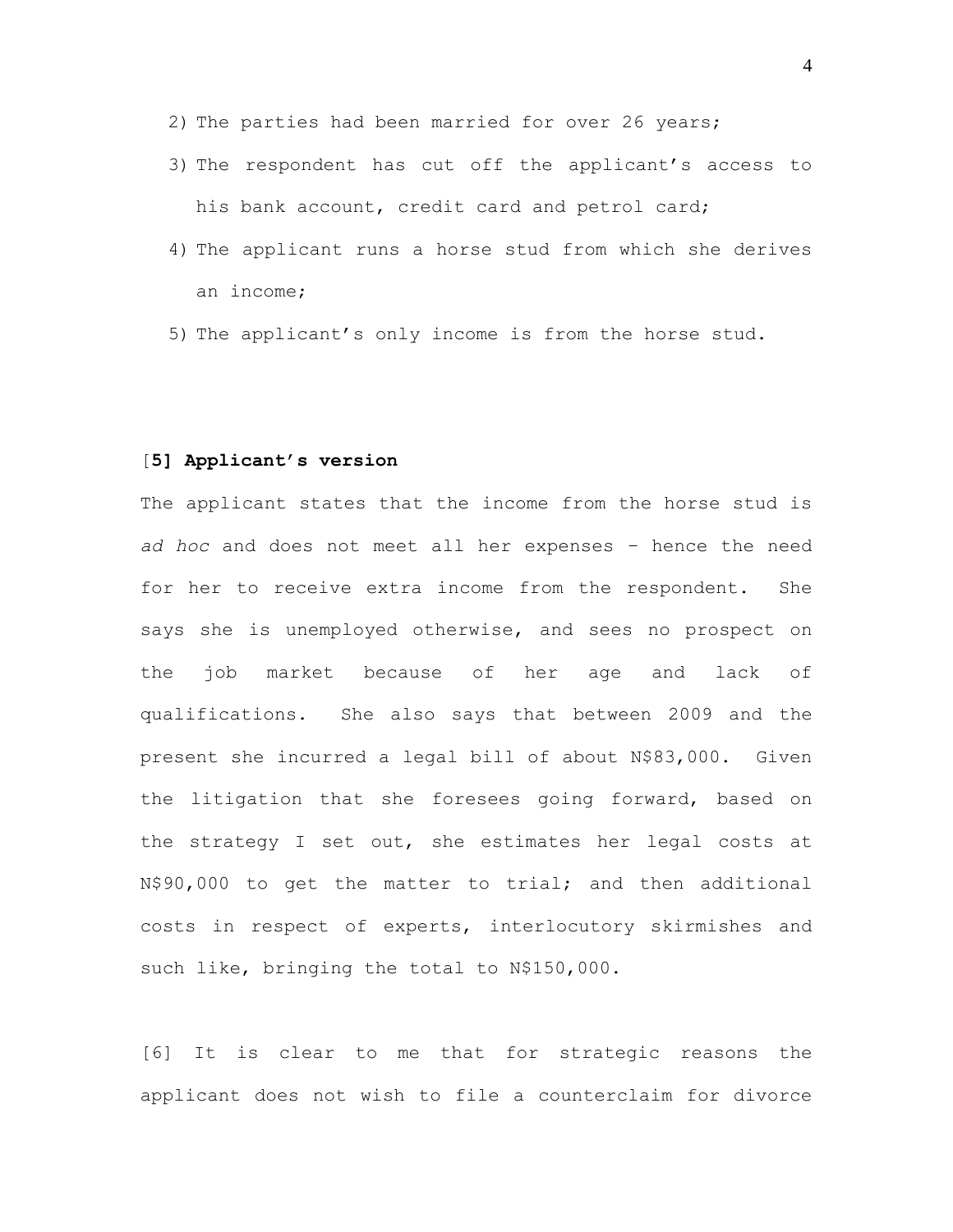based on the respondent's admitted adultery and desertion. The respondent has however amended his particulars of claim in the interim and has relied on the applicant's admitted adultery. She admits the adultery. The only question is if the Court must condone it. The resolution of that issue falls within a very narrow factual matrix. In my view, the only really difficult issue in this case is the nature of the marriage out of community of property based on the accrual system. She maintains –

(i) that it means marriage in community of property; and (ii) that it entitles her to 50% of the estate of the respondent.

[7] Under Namibian law, a marriage out of community of property does not have the consequence relied on by the applicant. Accordingly she bears the *onus*. Considering that the accrual system is unknown to our law, she would have to call expert evidence. The respondent may of course contradict her expert with his own. The only other issue, assuming the marriage has the consequences for which she contends, would be the value of the common estate. Rule 37(6) requires the parties to disclose all relevant information bearing on that issue under oath. The parties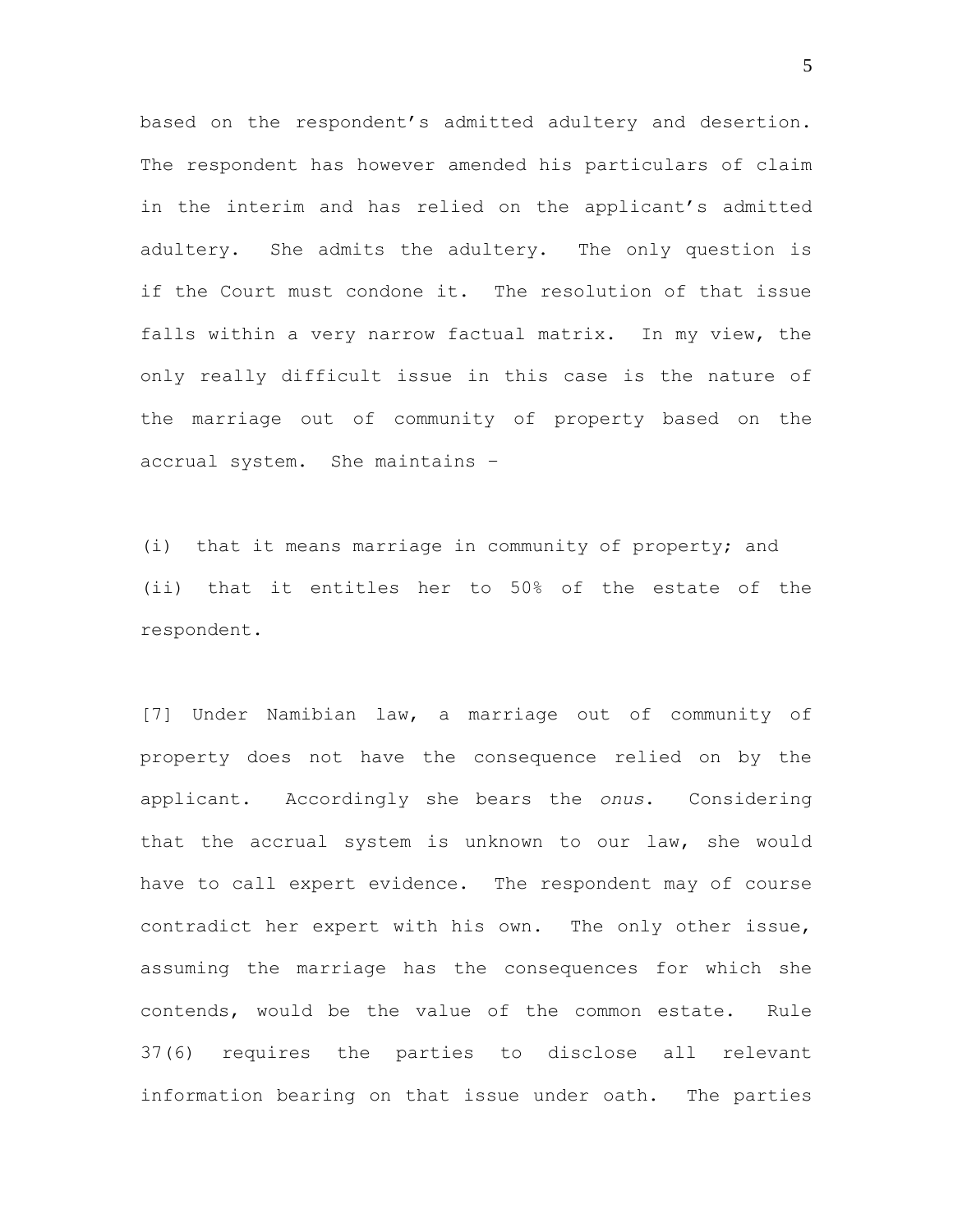would be entitled to engage experts to provide expert testimony on the value of the estate.

[8] The respondent makes the point that:

- 1) The applicant has enough income from her horse stud business;
- 2) Is able to pay for her legal costs;
- 3) Has failed to provide a factual basis for her past and future legal costs; and
- 4) wants him to pay for all her legal costs and not to make a 'contribution' only towards her legal costs.

[9] It is true that the applicant is cagey about just how much she earns from her horse stud business. The truth, however, is that through his conduct of paying for her maintenance and allowing her access to his bank account and his credit and petrol cards until 2010, he accepted that her income, such as it was (and presumably is), required supplementing by him. The applicant has therefore established on a preponderance of probabilities that the income from the horse stud does not meet all her material needs, having regard to her station in life as the wife of a very wealthy man.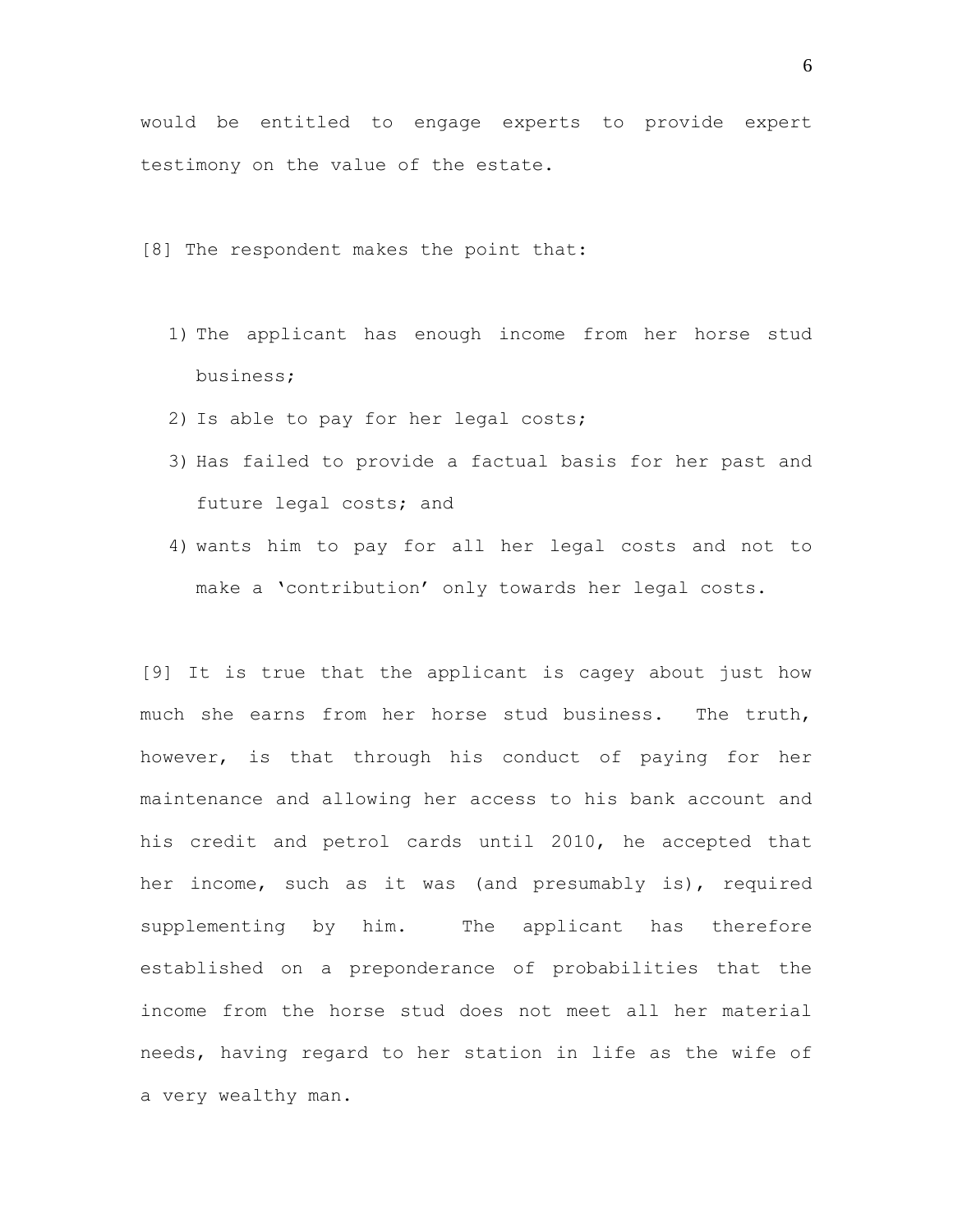[10] The applicant's difficulty is that she has not laid a proper basis for the amount of N\$150,000 that she seeks as a 'contribution' towards her legal costs. That she will incur legal costs going forward is not in dispute. The inflated costs seem based on the strategy to which I have referred which is clearly intended to prolong, not curtail proceedings. That she for strategic reasons wishes to prolong the litigation and to hold the respondent to their loveless marriage, buttresses the respondent's assertion that she wants a settlement on her terms by making the dispute larger than it really is. It is her right though to claim whatever she feels is due to her from the marriage. The Court should however be careful not to prolong finalization of the case. There are inherent dangers in this case from a personal human perspective, which calls for a speedy finalization: This is a loveless marriage, yet the couple lives on the same farm. They have two separate lives and the one party is living in open adultery with another person.

[11] When it comes to a contribution towards the legal costs of a litigant in distress, the principles to be applied are those summarized in the case of *Senior v Senior 1999 (4) SA 955 at 962 D-H* The court only orders a

7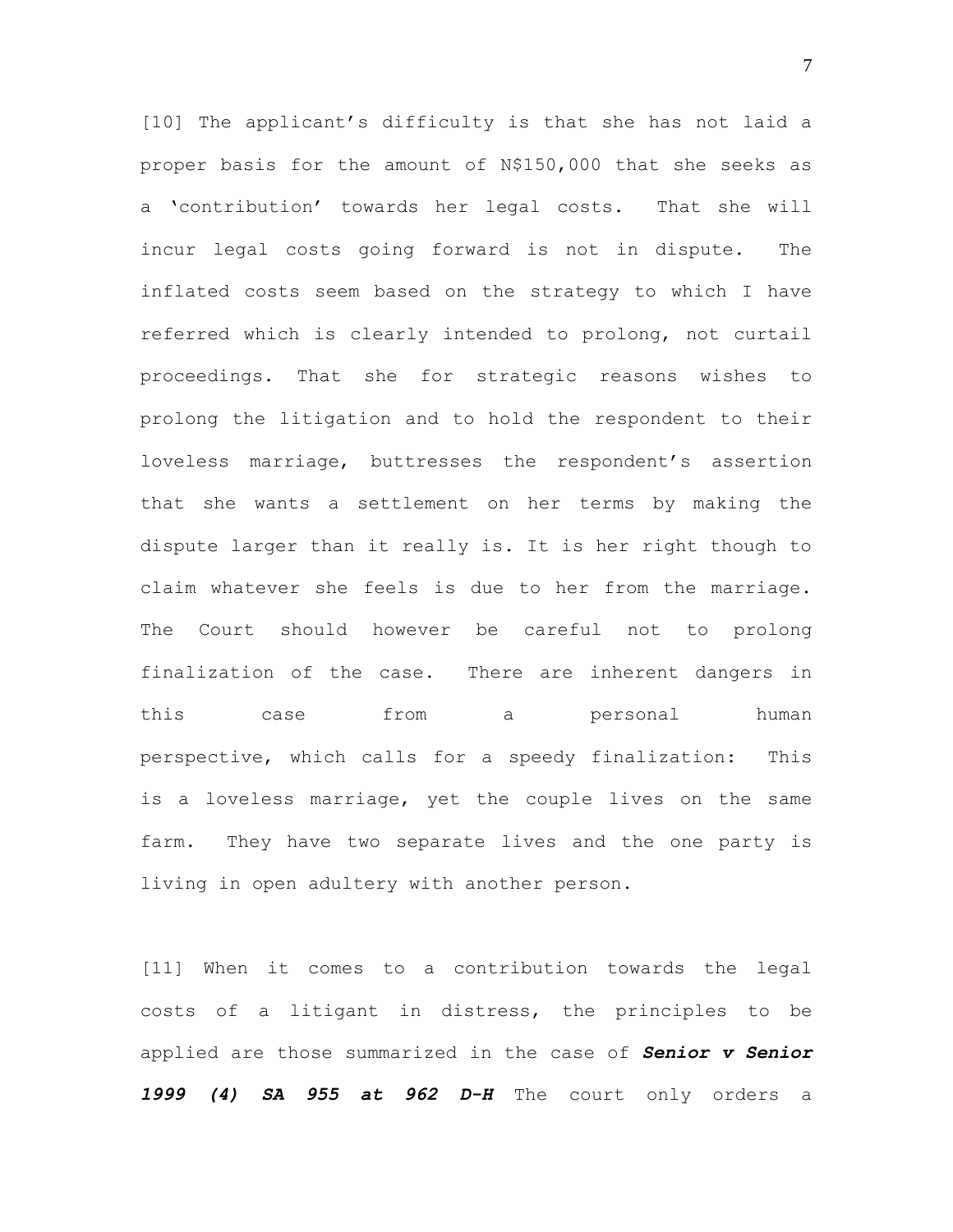contribution for costs up to the first day of trial, and if the person seeking a contribution requires assistance beyond the first day of trial, they would be entitled to apply for additional contributions.<sup>2</sup> It is now accepted that contributions towards legal costs is not confined to disbursements, but will include a legal practitioner's reasonable costs.<sup>3</sup>

[12] The rule, it has been held, does not entitle the applicant for a contribution the full estimated amount of her anticipated costs, just because her husband can afford it. The court will, in the exercise of its discretion, order only an adequate contribution. *(Service v Service 1968(3) SA 526 at 528B-D).* In doing so, the court cannot ignore the averments made by the applicant as to what she intends on doing in the future conduct of the case as regards the marital regime and its consequence on the marital regime. I have to consider what she needs for reasonable proceedings in respect of that issue.

[13] In the exercise of my discretion, and mindful of the need not to encourage litigants to unduly prolong

 $\overline{a}$ 

 $2$  At p 962C-D

 $3$  At p 963F-J, p 964A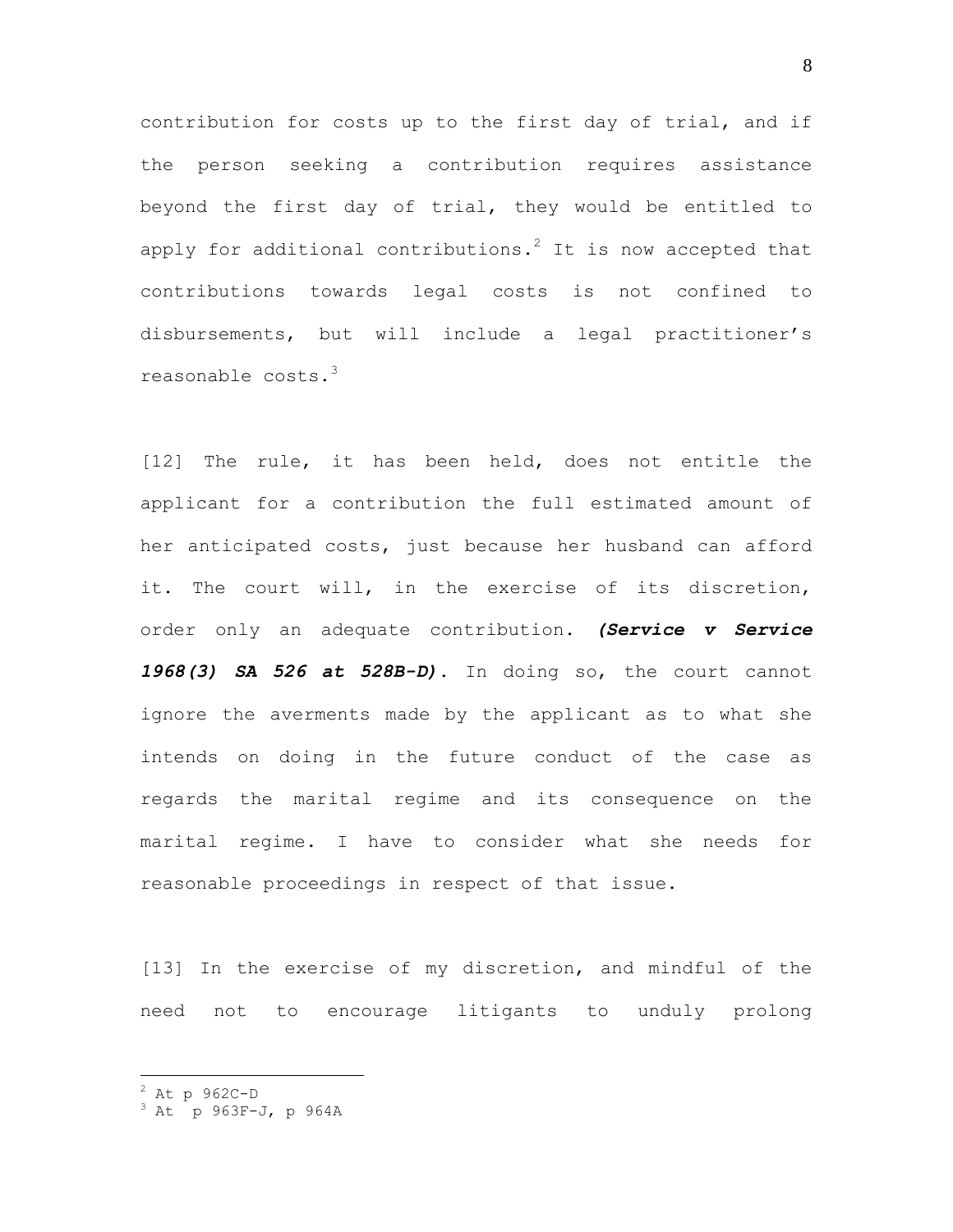litigation, and the fact that an applicant seeking a contribution towards legal costs cannot expect the respondent to meet all her legal costs, I will award the applicant an amount that enables her to meet her legal costs:

(i) In respect of the likely disputes on the marital regime applicable to the marriage;

(ii) In respect of the likely disputes on the value of the estate in the event she satisfies the court that the ante nuptial contract between the parties created community of property.

[14] The applicant although she has satisfied me that she needs a contribution towards her legal costs (especially in view of the uncertainty there might be about the marital regime and the value of the estate), has not laid a proper basis for the claim of N\$150,000.It seems clearly exaggerated and speculative. Even assuming that is going to be her legal costs, the respondent's obligation is limited to a contribution only and not all her legal costs. I would be happy to make an award as the respondent's contribution towards the applicant's legal costs to the extent of 50% of the unsubstantiated claim of N\$150,000 and to include the costs of the present application and the

9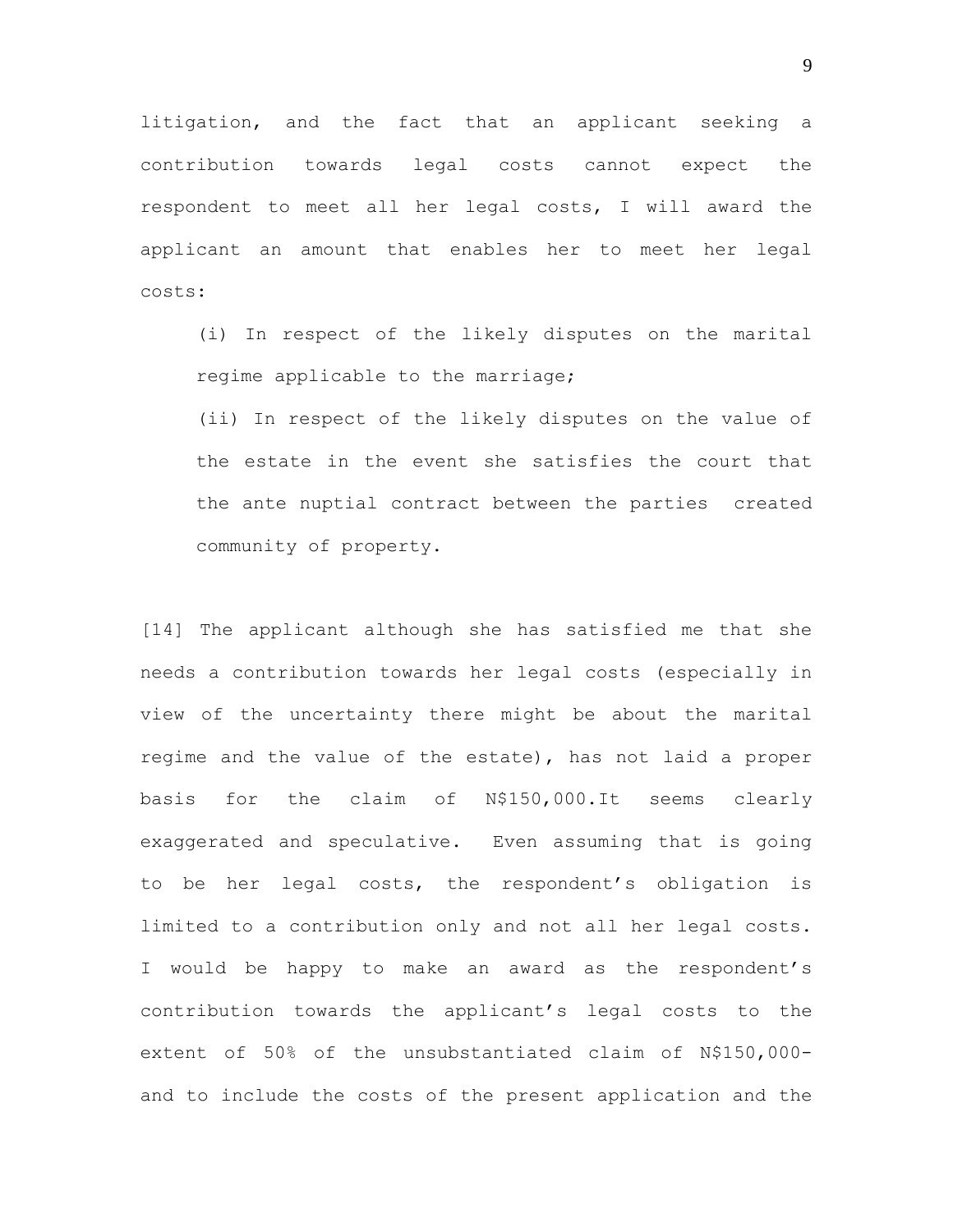order she obtained on 24 February 2012 granting her N\$15,000 per month as maintenance *pendente lite*.

[15] For all the above reasons, I make the following order:

- 1) The respondent is ordered to pay the amount of N\$75,000 to the applicant as a contribution towards her legal costs in the pending divorce action.
- 2) There shall be no order as to costs.

**DAMASEB, JP**